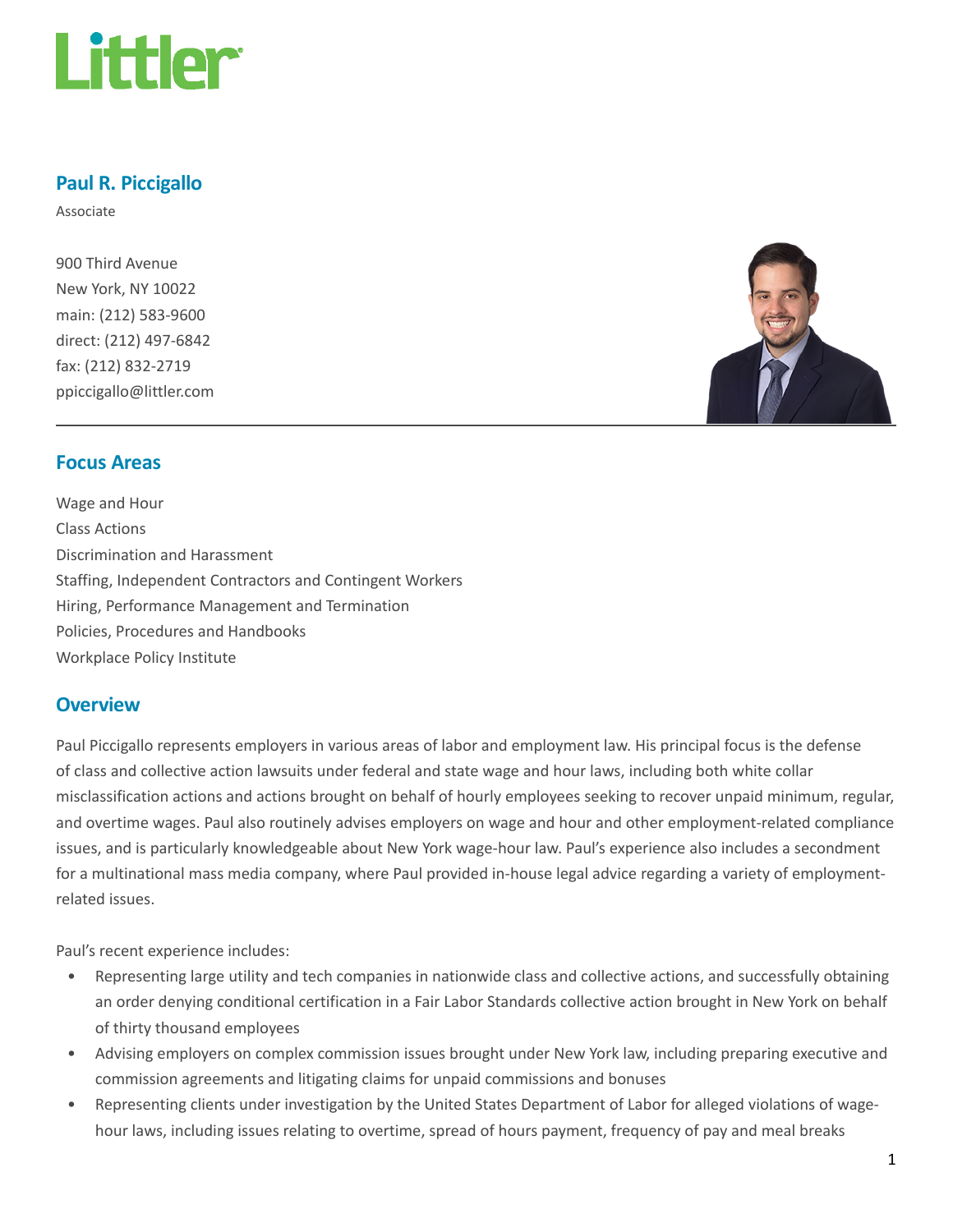

- Providing advice and counsel to clients regarding COVID-19 impact issues, including reductions in pay for exempt and non-exempt employees, and compliance with federal and state sick laws
- Providing training to clients and conducting audits on wage-hour issues, in order to ensure compliance with federal, state and local laws

Paul is an active member of Littler's Wage and Hour Practice Group Core Team and Littler's Class Action Practice Group, and also serves as one of the firm's Alumni Ambassadors. Paul also serves as the Wage and Hour Practice Group's liaison to Littler's Workplace Policy Institute, is the only Associate member of the firm's Good Faith Defense Taskforce, and is a frequent contributor to the firm's New York wage and hour-related publications.

Prior to entering private practice, Paul served as Deputy Special Counsel at the New York State Department of Labor where he represented the department before courts and administrative bodies. During his time with the department, Paul represented the department in dozens of administrative hearings, including in matters where eight figures were in dispute, and assisted in drafting state-wide wage-hour regulations in effect today.

During law school, Paul externed for Judge Francis M. Allegra of the United States Court of Federal Claims and Judge Arthur J. Gajarsa of the United State Court of Appeals for the Federal Circuit.

# Professional and Community Affiliations

- Member, New York State Bar Association
- Member, Forest Hills Chamber of Commerce
- Member, Pro Bono Partnership

# **Education**

J.D., The George Washington University School of Law, 2013

B.A., University of Delaware, 2010

# Bar Admissions

New York

# **Courts**

- U.S. District Court, Southern District of New York
- U.S. District Court, Eastern District of New York
- U.S. District Court, Northern District of New York
- U.S. District Court, Eastern District of Wisconsin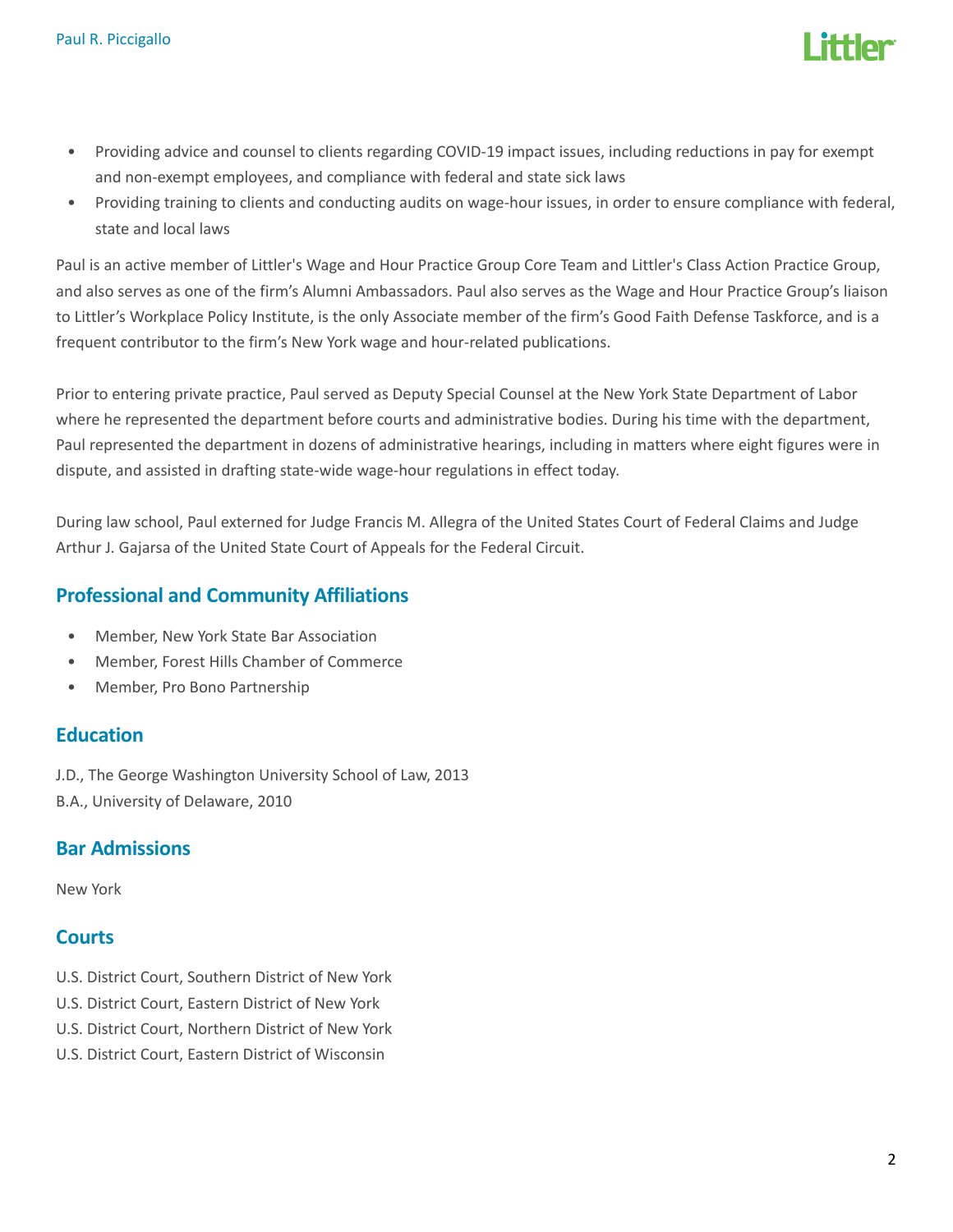

#### Publications & Press

New York State Legislature Seeks to Regulate Work-Related "Quotas" for Warehouse Workers Littler ASAP June 14, 2022

New York State Legislature Seeks to Expand Employee Rights to Freelancers Statewide

Littler ASAP June 6, 2022

U.S. Minimum Wage, Tipped, and Exempt Employee Pay Increases Will Heat Up This Summer (And Possibly Other Seasons) Littler Insight

June 3, 2022

New York State Senate Poised to Pass Expansive Lien Law for Wage Claims Littler ASAP May 16, 2022

Court Holds Plaintiffs Are Precluded from Asserting New York Wage Theft Prevention Act Claims in Federal Court Littler ASAP April 5, 2022

"Open for Business": New York City's Mayor Signs Executive Order to Help Small Businesses Littler ASAP January 5, 2022

Ring in the New Year with Minimum Wage, Tipped and Exempt Employee Pay Increases Littler Insight November 18, 2021

New York's General Contractors are Jointly Liable for Construction Worker Wages Littler ASAP October 21, 2021

New York City Passes Sweeping Set of Bills Aimed at Delivery Drivers and Hotel Workers Littler Insight September 30, 2021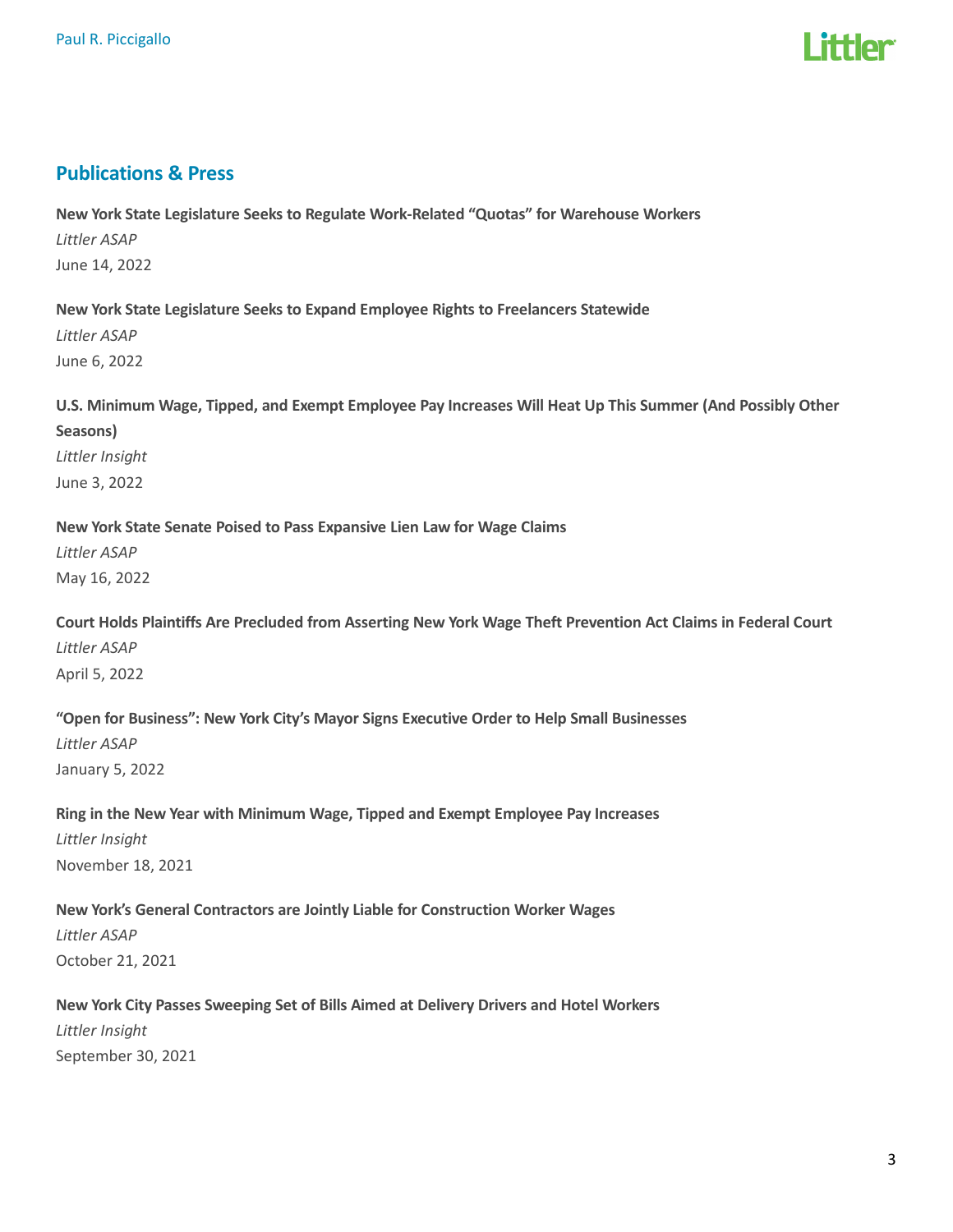

## New York Amends Labor Law to Expand Employees' Ability to Bring Wage Claims

Littler ASAP August 23, 2021

# Spring into Summer and Fall Minimum Wage, Tipped, and Exempt Employee Pay Increases Littler Insight June 7, 2021

Dear Littler: What employment issues should we keep in mind when hiring seasonal minor employees? Dear Littler June 3, 2021

## Amendments to New York's Wage Theft Prevention Act Includes New Notice Obligations Littler ASAP April 28, 2020

New York City Set to Require Stores to Accept Cash Littler ASAP

January 24, 2020

Employers May Face New Challenges and Liabilities for Violating New York's Frequency of Pay Law Littler ASAP September 11, 2019

# New York Agency Proposes Statewide Predictable Scheduling Regulations

SHRM Online December 27, 2018

New York Agency Renews Effort to Promulgate State-Wide Predictable Scheduling Littler ASAP December 11, 2018

# Speaking Engagements

New York City Pay Transparency Law: What Employers Need to Know Forest Hills Chamber of Commerce March 30, 2022

When Every Day is "Blursday" - Wage and Hour Compliance for a Remote Workforce New York, NY October 7, 2021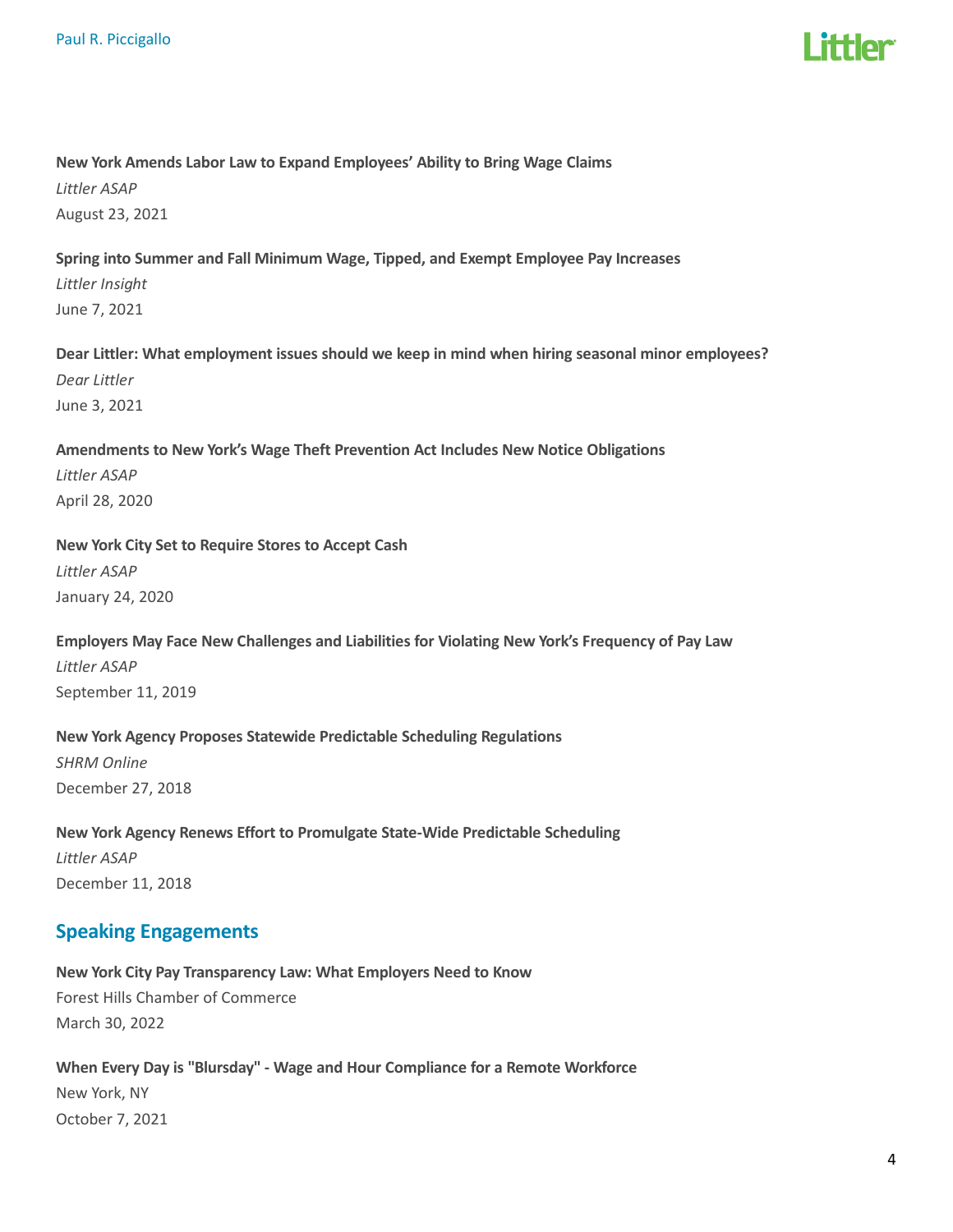

#### Workforce Developments Relating to the Pandemic Presentation

Financial Service Centers of New York (FSCNY) General Membership Meeting, Queens, NY October 5, 2021

Are White-Collar Exemptions Being Met? Lorman Education Services Webinar September 30, 2021

Timely Talk About Wage and Hour Law: New York's Requirement and Recent Legal Developments New York, NY June 10, 2021

The COVID-19 Vaccine: Legal and Practical Implications for Employers Financial Service Centers of New York (FSCNY) General Membership Meeting February 16, 2021

Litigation Trends in a Post Pandemic World: Hot Topics, Claims and Jurisdiction Financial Service Centers of New York (FSCNY) General Membership Meeting September 15, 2020

Timely Talk About Wage and Hour Law: New York's Requirements and Recent Legal Developments October 31, 2019

New York Retail Industry: A Roundtable Discussion New York, NY October 15, 2019

Hot Topics in Labor & Employment Law: Compliance Issues for Financial Service Centers Financial Service Centers of New York (FSCNY) General Membership Meeting, Queens, NY September 10, 2019

Training the Trainer: New Workplace Laws and Training Requirements in the Post-#MeToo Era Financial Service Centers of New York (FSCNY) Annual Conference & Expo, Brooklyn, NY May 16, 2019

Hot Topics in Labor and Employment Law Financial Service Centers of New York (FSCNY) Annual Conference & Expo, Brooklyn, NY April 26, 2018